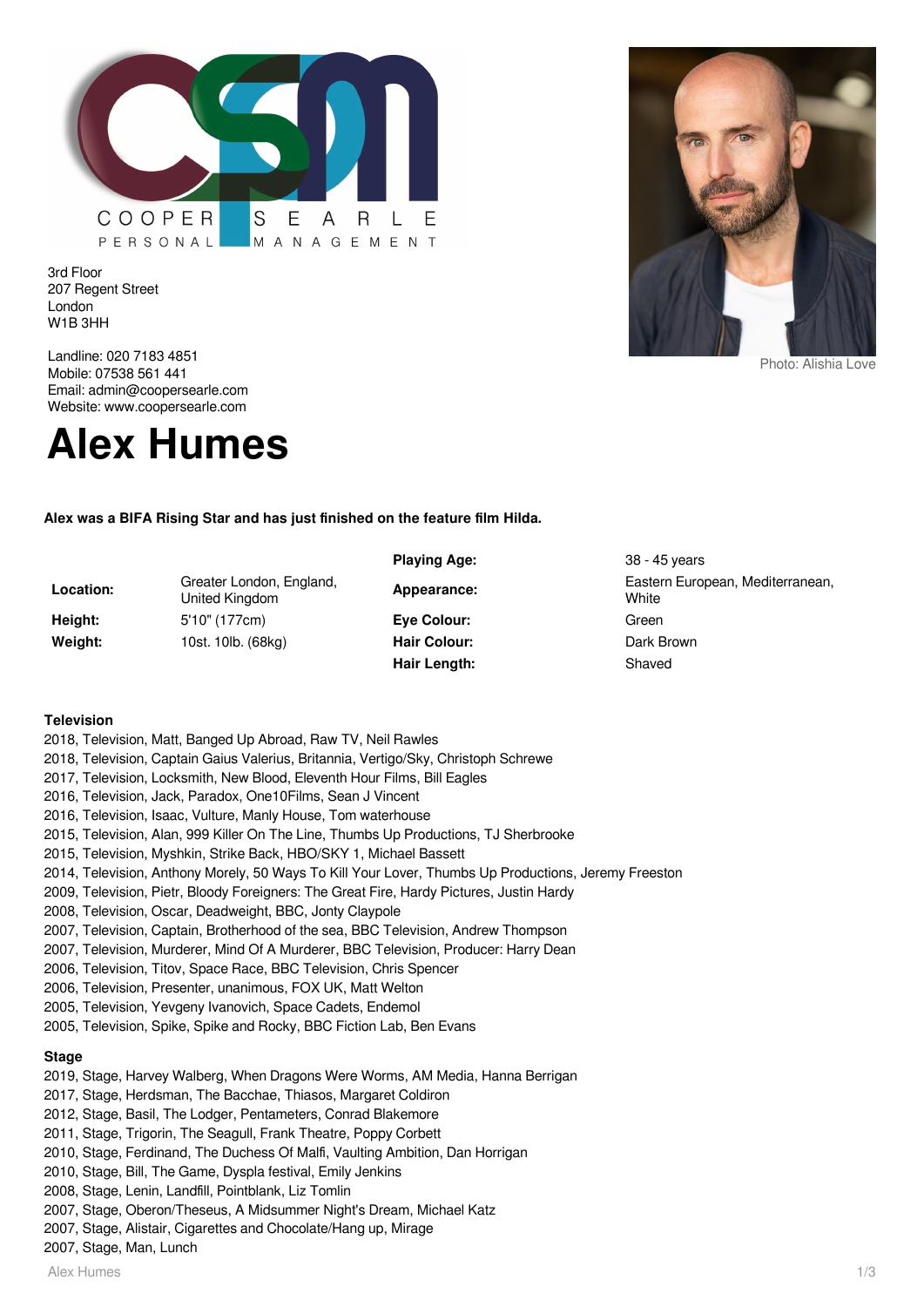2006, Stage, Philip Glass/Milton, All In The Timing, Sure Thing, Tom Edmunds

2006, Stage, Hamlet, Hamlet, Bright Light, Sam Wass

2005, Stage, Mere Mortals, Old Red Lion, Tom Edmunds

2005, Stage, Romeo, Romeo And Juliet, Bright Light, Sam Wass

2005, Stage, Dan, Utopia, Bright Orange (EMMA Festival), Dave Richter

2004, Stage, George Anderson, Observe The Sons of Ulster Marching Towards The Somme, Caird Company and Jericho, James Phillips

2004, Stage, various, Volpone, Isis, Toby Fro

2004, Stage, Nick, Who's Afraid of Virginia Woolf?, Blue, Edward Dick

## **Animation**

2017, Animation, Von Schlanger, Sticky, Too Tall, Ed Tracy

## **Radio**

2010, Radio, John Ryder, Poetry Tour, The Guardian Website, Lucy Greenwell

## **Recording**

2010, Recording, Sergei, Chto Delat', The ICA, Dmitry Vilensky

## **Voice Over**

2019, Voice Over, Russian voices, Firebird, Blend 2018, Voice Over, Crowd, Vickings, Sync or Swim

## **Corporate**

2011, Corporate, Various, Italian Industrial, Sonar Media Think, Ron Moore

#### **Film**

2018, Feature Film, Michael, Hilda, Odds On Productions, Richi Pelham 2017, Film, Andrew, Cry, Leda Film, Guy Wilson 2015, Feature Film, Paul, Mile End, Coup De Grace, Graham Higgins 2015, Feature Film, James, Run Away With Me, Kinotrigget, Eren Ozkural 2014, Feature Film, Junkie, The Hooligan Wars, Press on, Paul Tanter 2013, Feature Film, Russian Lieutenant, World War Z, Plan B, Marc Forster 2010, Film, Jimmy, Coconut Skin, LFS, Jerome Boegart 2010, Film, Richard, The Dead Are Silent, LFS, NIikolay Belzer 2009, Film, Gatt, Incorporated, Area 17, Nick White 2009, Film, Tom Harris, Lost Boy, Met Film, Stephanie Robinson 2009, Film, Alexei, The Car, Maverick Films, Sacha Boxell 2009, Film, Adam, The Last Obey, Navarone, Derek Butler 2008, Feature Film, James, Forest of The Damned 2, Lonely Crow, Ernesto Riera 2008, Feature Film, Iman, Selection, Wildwood, Toryn Westcott 2008, Film, John, blood, Big Dipper, John Lochland 2008, Film, Sean, Bunch Of Guys, Stephanie Boswell 2008, Film, Burton, Cold Truths, LFS, Faith Selby 2008, Film, Ryan, Spanish Steps, Chantel Campbell 2008, Film, William, Trouble Under The Skin, Rob Harper 2007, Film, Dylan, Candy Wrapper, BSF, Emily Simpson 2007, Film, Russ, Dust and Stones, Michael Dominguez 2007, Film, Jim Faulks, In My Name, Open world, Ben Harvey 2006, Feature Film, Michael, The Stand Up Tradegian, Camrose, Charlie Stanfield 2005, Film, Sergei Soloviev, Green Fate, Molodoy, Sima Kurkov

#### **Accents & Dialects**: (\* = native)

American-California, American-Midwest, American-New York, American-Standard, Cockney, French, German, Irish RP, Irish-Northern, Italian, London\*, Manchester, RP\*, Russian, Yorkshire

**Languages**: (\* = Native/Fluent) Ancient Greek, English\*, French, Italian, Latin, Russian\*

**Music & Dance:** (\* = highly skilled) Blues, Drums, Harmonica, Keyboards\*, Percussion, Piano\*, Tenor, Trumpet

**Performance**: Musician-Professional

Alex Humes 2/3 **Sports:** (\* = highly skilled) Boxing, Cricket\*, Fencing